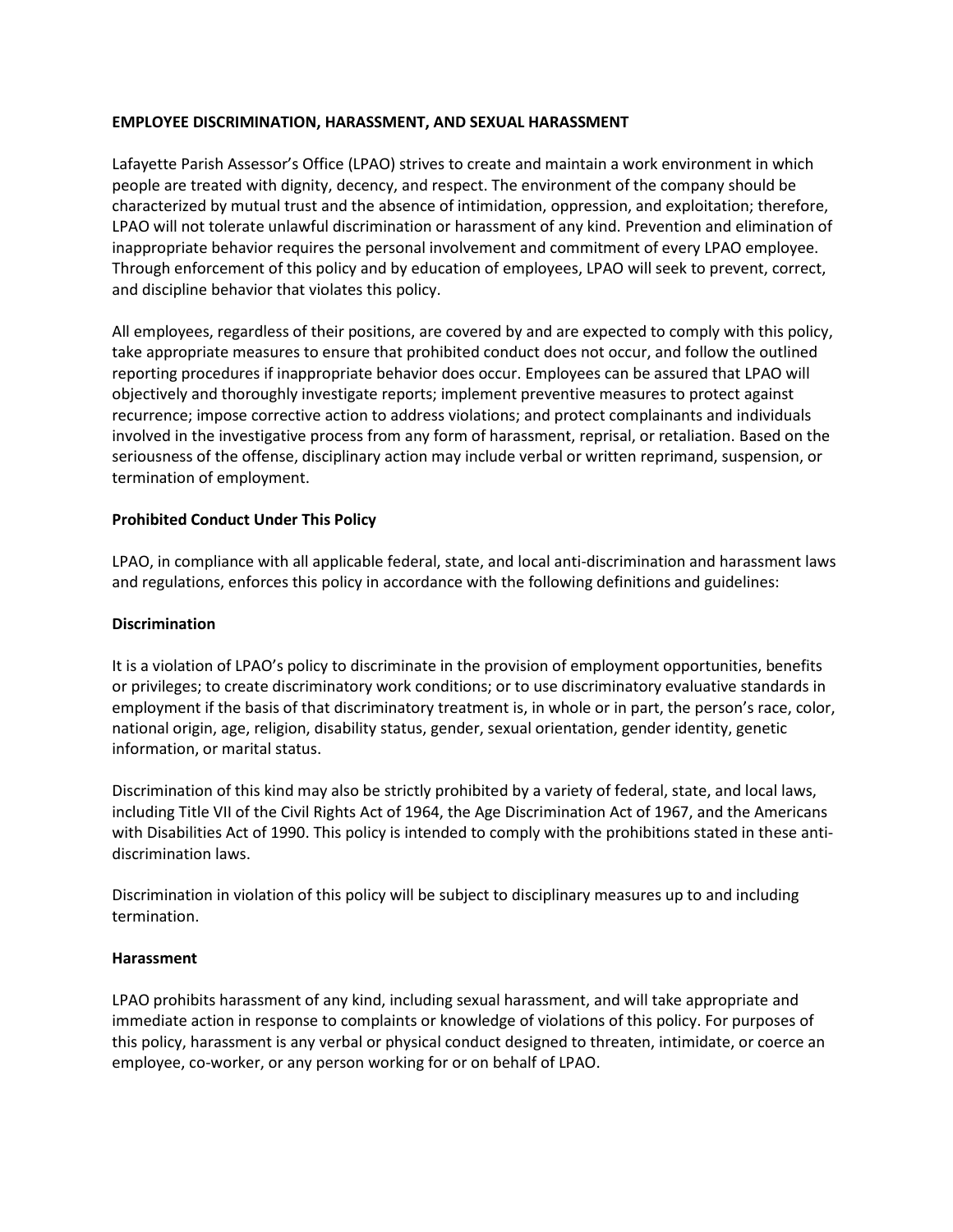The following examples of harassment are intended to be guidelines and are not exclusive when determining whether there has been a violation of this policy:

- Verbal harassment includes comments that are offensive or unwelcome regarding a person's national origin, race, color, religion, gender, sexual orientation, age, body, disability or appearance, including epithets, slurs, and negative stereotyping.
- Nonverbal harassment includes distribution, display or discussion of any written or graphic material that ridicules, denigrates, insults, belittles or shows hostility, aversion or disrespect toward an individual or group because of national origin, race, color, religion, age, gender, sexual orientation, pregnancy, appearance, disability, sexual identity, marital status, or other protected status.

### **Sexual Harassment**

Sexual harassment is strictly prohibited under the Equal Employment Opportunity Commission, Section 703 of Title VII of the Civil Rights Act of 1964 as amended; Louisiana Employment Discrimination Law, R.S. 23: 301-303 and 332; and La R.S. 42:341-345. It is defined by the Equal Employment Opportunity Commission as:

Unwelcome sexual advances, requests for sexual favors, and other verbal, physical or inappropriate conduct of a sexual nature if: (1) submission to such conduct is an explicit or implicit term or condition of an individual's employment; (2) submission to or rejection of such conduct is a basis for employment decisions affecting such individual; or (3) the conduct has the purpose or effect of unreasonably interfering with an employee's work performance or creating an intimidating, hostile, or offensive work environment.

Sexual harassment may include a range of behaviors and may involve individuals of the same or different gender. Sexual harassment of any employee by another employee, supervisor, or other person with whom an employee may have contact as part of the work environment is prohibited. Sexual harassment does not require the intent to offend. All employees should know of their responsibilities and protection under this policy.

Sexual harassment may take different forms. The following examples of sexual harassment are intended to be guidelines and are not exclusive when determining whether there has been a violation of this policy:

- Verbal sexual harassment includes innuendoes, suggestive comments, jokes of a sexual nature, sexual propositions, lewd remarks and threats; requests for any type of sexual favor (this includes repeated, unwelcome requests for dates); and verbal abuse or "kidding" that is oriented toward a prohibitive form of harassment, including that which is sexual in nature and unwelcome.
- Nonverbal sexual harassment includes the distribution, display, or discussion of any written or graphic material, including calendars, posters, and cartoons that are sexually suggestive or show hostility toward an individual or group because of sex; suggestive or insulting sounds; leering; staring; whistling; obscene gestures; content in letters, notes, facsimiles, emails, photos, text messages, tweets, and internet postings; or other forms of communication that are sexual in nature and offensive.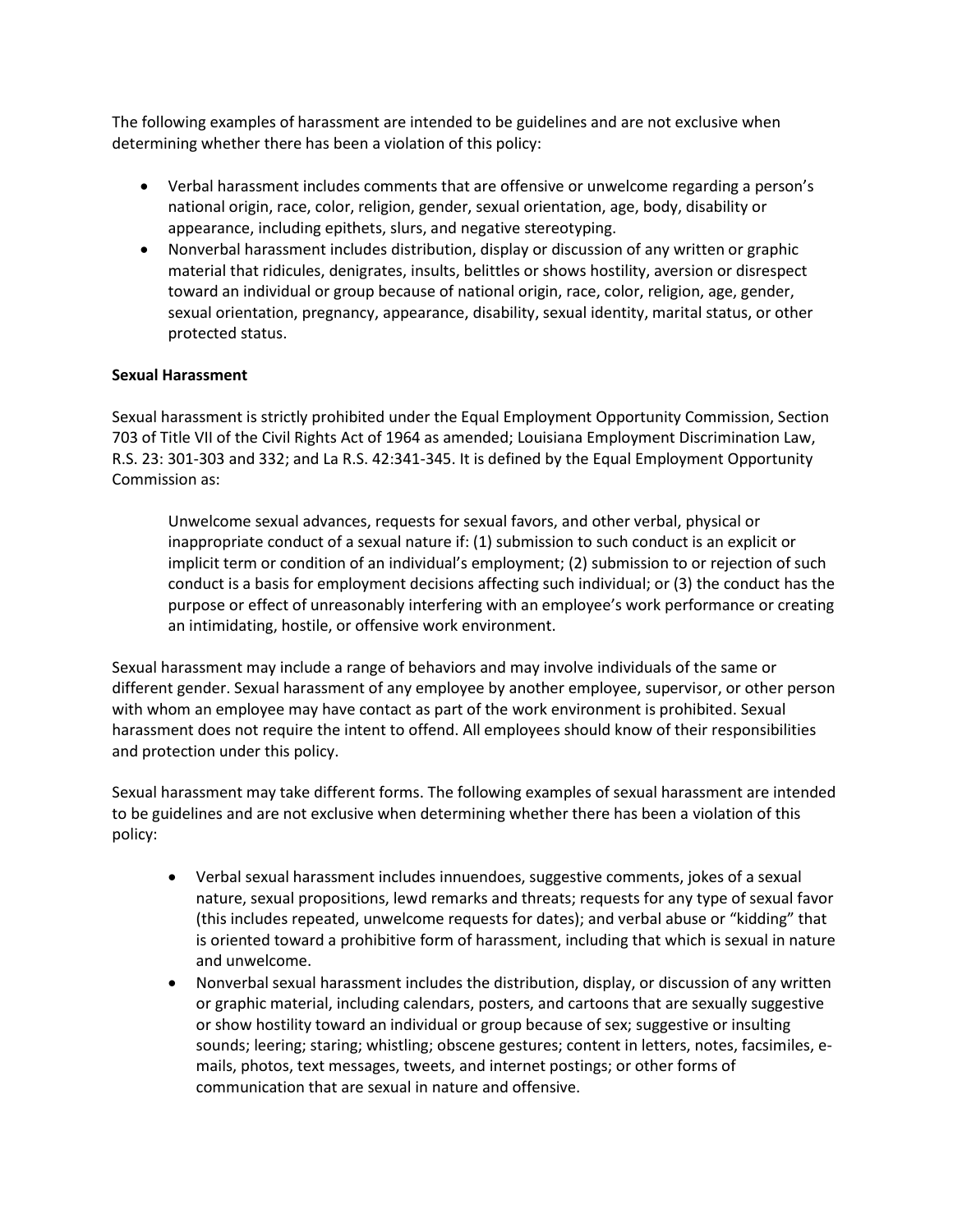Physical sexual harassment includes unwelcome, unwanted physical contact, including touching, tickling, pinching, patting, brushing up against, hugging, cornering, kissing, fondling, and forced sexual intercourse or assault.

Courteous, mutually respectful, pleasant, non-coercive interactions between employees that are appropriate in the workplace and acceptable to and welcomed by both parties are not considered to be harassment, including sexual harassment.

## **Confidentiality**

All complaints and investigations are treated confidentially to the extent possible, and information is disclosed strictly on a need-to-know basis. The identity of the complainant is usually revealed to the parties involved during the investigation, and the Chief Deputy Assessor and/or Assessor will take adequate steps to ensure that the complainant is protected from retaliation during and after the investigation. All information pertaining to a complaint or investigation under this policy will be maintained in secure files within the Administration department.

### **Retaliation**

Any LPAO employee making a good faith complaint of discrimination, harassment, or sexually inappropriate behavior will be protected from retaliation, reprisal, and harassment. Likewise, any employee providing information or otherwise participating in the investigation of such a complaint will be protected from retaliation, reprisal, and harassment.

If a complaint is made and the investigation reveals that retaliation, reprisal, or harassment has occurred against a complaining employee or anyone participating in the investigative process, appropriate and severe disciplinary action will be taken, including the possibility of termination.

### **Complaint Procedure**

LPAO has established the following procedure for lodging a complaint of any form of harassment, discrimination, or retaliation, and will treat all aspects of the procedure confidentially to the extent reasonably possible.

- 1) Any employee experiencing, witnessing or having knowledge, directly or indirectly, of inappropriate behavior by anyone towards anyone associated with LPAO or on LPAO premises, including any administrator, manager, supervisor, co-worker, vendor, client or visitor, should immediately report the occurrence to the Chief Deputy Assessor. If the complaint involves the Chief Deputy Assessor, the report should be made to the Assessor.
- 2) Complaints should be submitted as soon as possible after an incident has occurred, preferably in writing. The Chief Deputy Assessor may assist the complainant in completing a written statement, or, in the event an employee refuses to provide information in writing, the Chief Deputy Assessor will dictate the verbal complaint.
- 3) To ensure the prompt and thorough investigation of a complaint, the complainant should provide as much of the following information as possible:
	- a. The name, department, and position of the person or persons allegedly causing the harassment, discrimination, or retaliation.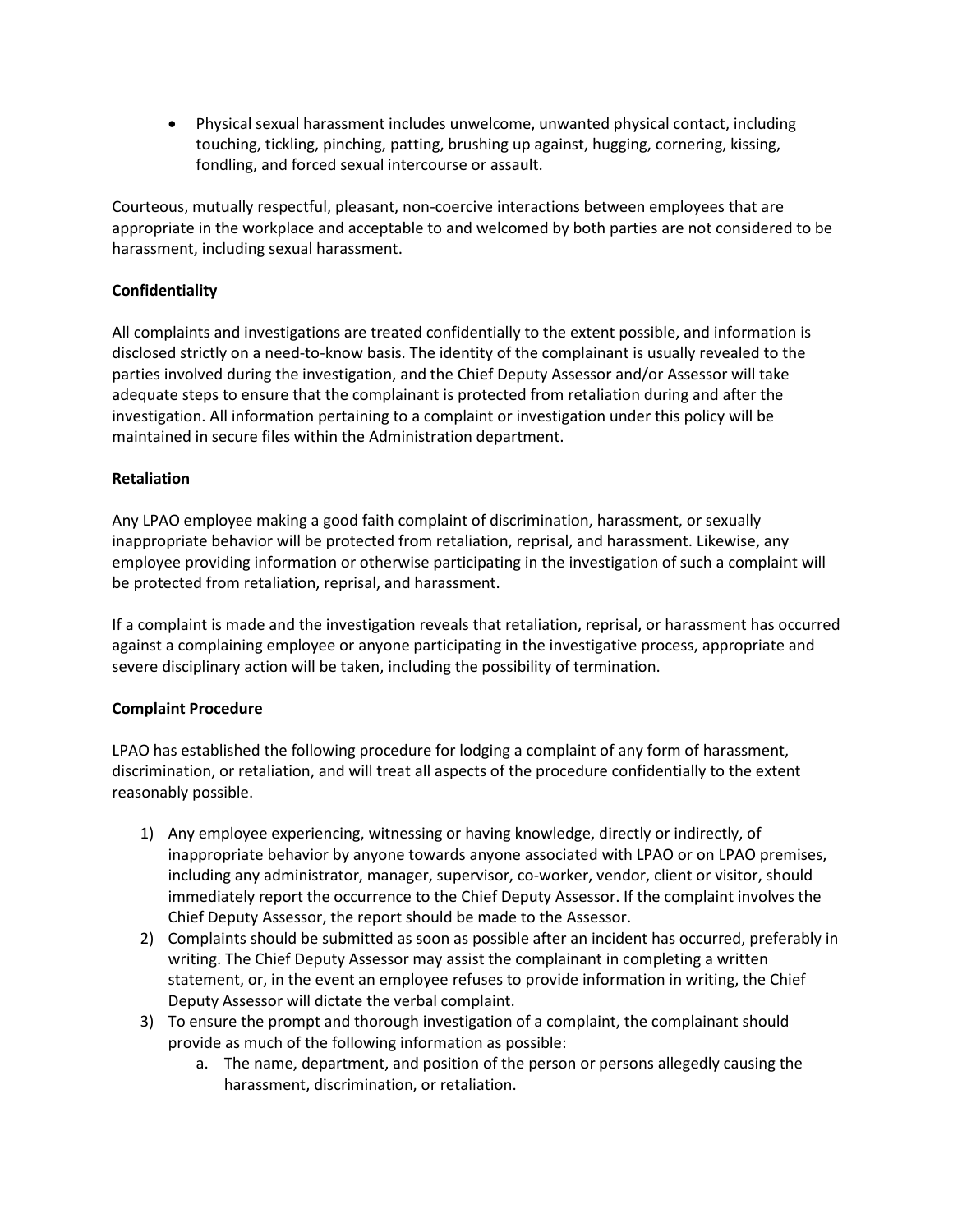- b. A description of the incident(s) including the date(s), location(s), and the presence of any witnesses.
- c. The effect of the incident(s) on the complainant's ability to perform the complainant's job or on other terms and conditions of the complainant's employment.
- d. The names of other individuals who might have been subject to the same or similar harassment, discrimination, or retaliation.
- e. Any other information the complainant believes to be relevant to the complaint.
- 4) LPAO will investigate **all** complaints. "Informal" complaints or requests to withhold investigation (unless or until a future occurrence) will be treated the same as a formal complaint and investigated immediately.
- 5) Upon receiving a complaint that violation of this policy may be occurring, the Chief Deputy Assessor will notify the Assessor, unless the complaint involves the Assessor, and review the complaint with LPAO's legal counsel.
- 6) The investigation will be thorough and include interviews with the complainant, the accused, witnesses, and other individuals possessing relevant information. Records, logs, reports, photos, or other documentation pertinent to the complaint will be reviewed.
- 7) The investigative process will be memorialized through written statements, or verbal statements that will be recorded.
- 8) During the investigation, the complainant and the respondent will be separated during the course of the investigation, either through internal transfer or administrative leave.
- 9) Upon conclusion of an investigation, the Chief Deputy Assessor or other person conducting the investigation will submit a written report of the findings to the Assessor and LPAO's legal counsel. If it is determined that a violation of this policy has occurred, the Chief Deputy Assessor will recommend appropriate disciplinary action. The appropriate action will depend on the following factors:
	- a. the severity, frequency, and pervasiveness of the conduct;
	- b. prior complaints made by the complainant;
	- c. prior complaints made against the respondent; and
	- d. the quality of the evidence (e.g. firsthand knowledge, credible corroborations).

If the investigation is inconclusive or if it is determined that there has been no violation of policy but potentially problematic conduct may have occurred, the Chief Deputy Assessor may recommend appropriate preventive action.

- 10) The Assessor will review the investigative report and any statements submitted by the complainant or respondent, discuss results of the investigation with the Chief Deputy Assessor and LPAO's legal counsel, and decide what action, if any, will be taken.
- 11) Once a final decision is made by the Assessor, the Chief Deputy Assessor will meet with the complainant and the respondent separately and notify them of the findings of the investigation. If disciplinary action is to be taken, the respondent will be informed of the nature of the discipline and how it will be executed.

# **Training**

LPAO recognizes that implementation of a policy prohibiting discrimination, harassment, and sexually inappropriate behavior in the workplace alone is insufficient to prevent and address such behavior. To support this policy and encourage a culture where employees willingly report concerns, LPAO requires all employees to successfully complete sexual harassment training upon hire and on a continuing basis thereafter. Additional discrimination and harassment training may be required at LPAO's determination.